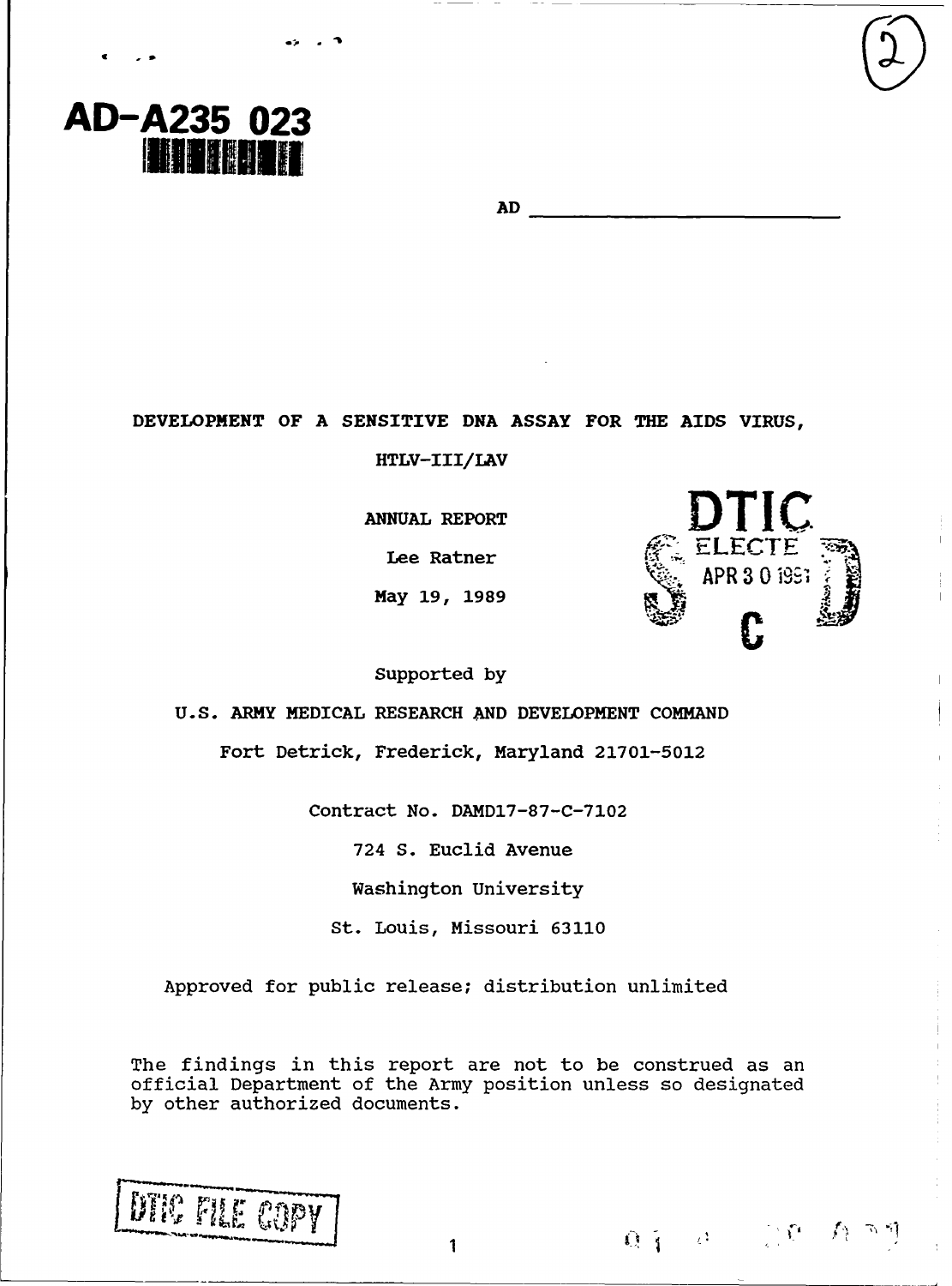**SECURITY CLASSIFICATION OF THIS PAGE IREPORT DOCUMENTATION PAGE** *Form Approved Commission CONSING.0704-0122* **a. REPORT SECURITY CLASSIFICATION 1b. RESTRICTIVE MARKINGS** Unclassified **2.. SECURITY CLASSIFICATION AUTH4ORITY 3. DISTRIBUTIONIAVAILASIUITY OF REPORT** Approved for public release, distribution<br>unlimited **2b. DECLASSIFICATION / DOWNGRADING SCHEDULE 4. PERFORMING ORGANIZATION REPORT NUMBER(S)** 5. MONITORING ORGANIZATION REPORT NUMBER(S) **I43-06S-361 1-Al** \_\_\_\_\_\_\_ \_\_\_\_\_\_\_\_\_\_\_\_\_\_\_\_\_\_\_\_\_ **Ga. NAME OF PERFORMING ORGANIZATION**<br>Washington University **6b. OFFICE SYMBOL 7a. NAME OF MONITORING ORGANIZATION** *(If applicable)* **6c. ADDRESS (City, State, and ZIP Code) 7b. ADDRESS (City, State, and ZIP Code)** 724 **S.** Euclid Avenue St- Louis, Missouri **63110 B&. NAME OF FUNDING / SPONSORING <b>88. OFFICE SYMBOL 9. PROCUREMENT INSTRUMENT IDENTIFICATION NUMBER ORGANIZATION If applicable** U.S.Army Medical Research &<br>\_Development\_\_\_\_\_\_\_\_\_\_\_\_ DAM017-87-C-7102 **Sc. ADDRESS (City, State, and ZIP Code) 10. SOURCE OF FUNDING NUMBERS** Fort Detrick<br>Frederick, Maryland 21701-5012<br>63105A 63105DH29 AD 077 **Fort Detrick PROGRAM PROGRAM PROJECT TASK WORK UNIT** \_\_\_\_\_\_\_\_\_\_\_\_\_\_\_\_\_\_\_\_\_\_\_\_\_\_\_\_\_\_63105A **163105DH29 I AD** r **077 11. TITLE (Include Security Classification) DEVELOPMENT OF A SENSITIVE DNA ASSAY FOR THE AIDS VIRUS HTLV-III/LAV (unclassified) 41. PERSONAL. AUTHOR(S) Hatnar I pa** 13a. TYPE OF REPORT 13b. TIME COVERED 14. DATE OF REPORT  $\{\text{Year}, \text{Input}, \text{Day}\}$  15. PAGE COUNT Ainnital **FROM <sup>3</sup> <sup>16</sup> <sup>18</sup> 8 TO 3/15/89** 1 *uIIb1* **16. SUPPLEMENTARY NOTATION 17.** COSATI CODES 18. SUBJECT TERMS *(Continue on reverse if necessary and identify by block number)* $\frac{1}{2}$  **<b>FIELD**  $\int$  GROUP  $\int$  SUB-GROUP **06 03** IV, PCR, Amplification, HTLV-1, RAl **06 d**<br> **119.** *do*<br> **19.** ABSTRACT (Continue on reverse if necessary and identify by block number) The study was undertaken in order to devise a quantitative assay of human immunodeficiency virus type **1** (HIV-1) load in patients' tissues. No methods are currently available which **are** both sensitive and specific for this purpose. Our method utilizes blood mononuclear cell or tissue **DNA.** HIV-1 sequences are amplified **by** the primer chain amplification reaction (PCR) technique.' Reaction products are detected and quantitated **by** polyacrylamide or agarose gel electrophoresis, ethidium bromide stain and densitometry. This method has proven successful using a single set or primers in detection of HIV-1 **DNA** sequences from **10** of 12 HIV-1 infected individuals, and **0** out of **10** uninifected individuals. Methods of quantitation using standard curves with defined amounts of HIV-1 **DNA** sequences and internal controls have been developed. We have developed a sensitive and specific assay from HTLV-I and HTLV-II **DNA** sequences using the same methodology and successfully applied it to the evaluation of blood samples from asymptomatic ITLV-I infected individuals and individuals wit adult T cell leukemia-lymphoma. 20. DISTRIBUTION/AVAILABILITY OF ABSTRACT **1999** 21. ABSTRACT SECURITY CLASSIFICATION<br> **EXAMPLE AT SAME AS RPT CLASS CONTAINED CONTAINERY CLASS** CONTAINING **CONTAINING CX**UNCLASSIFIED/UNLIMITED **L** SAME AS RPT. **C** DTIC USERS 22a. **NAME** OF **RESPONSIBLE INDIVIDUAL 22b. TELEPHONE** (include Area Code) 22c, **OFFICE** SYMBOL **Mary F. Bostian (301)** 663-7325 **ISGRD-RMI-s DD** Form **1473, JUN 86** Previous editions **are** obsolete. SECURITY **CLASSIFICATION** OF **THIS PAGE**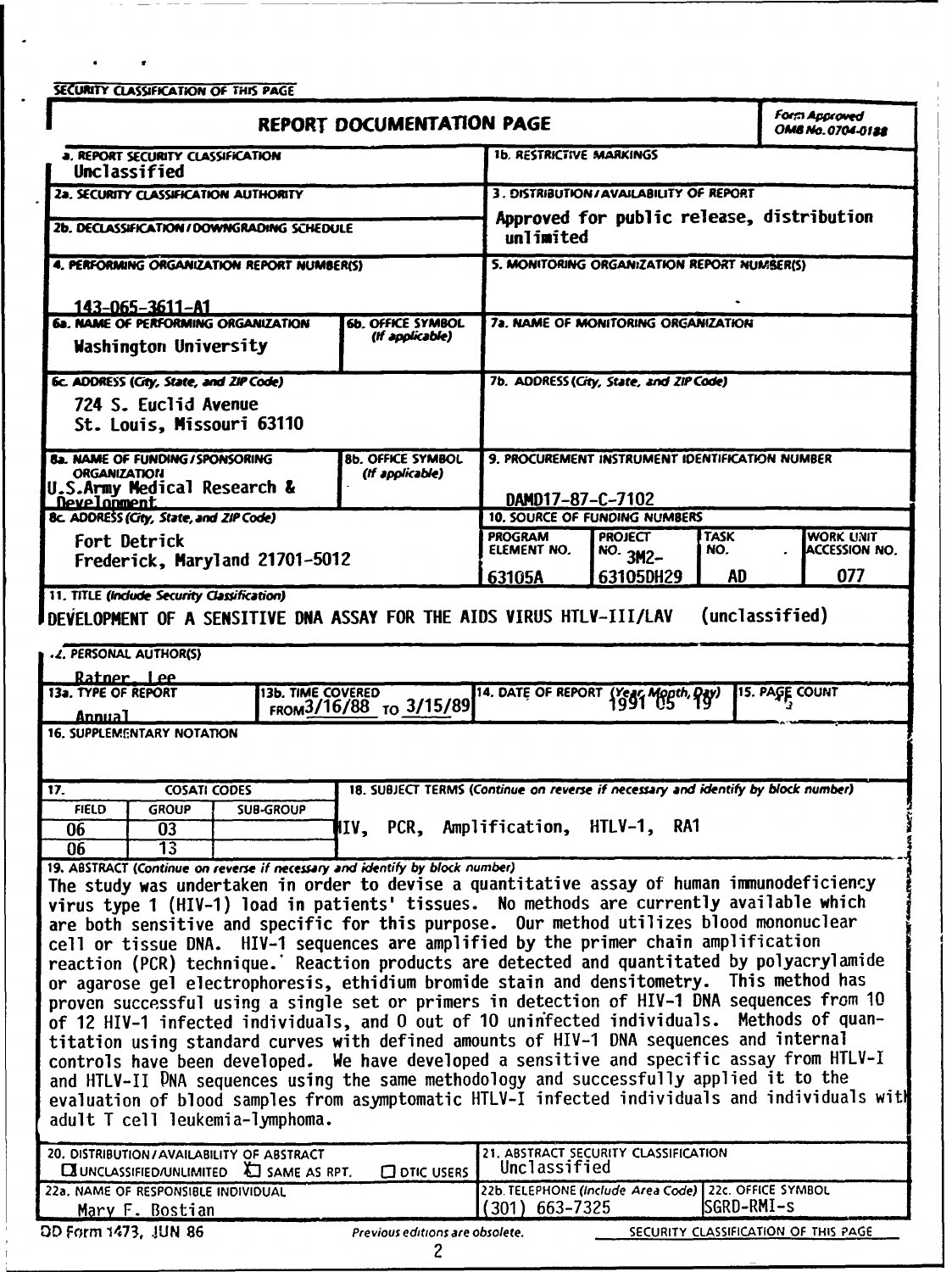# **Foreword**

**1)** Citations of commercial organizations and trade names in this report do not constitute an official Department of the Army endorsement or approval of the products or services of these organizations.

2) For the protection of human subjects the investigators have adhered to policies of applicable Federal Law 45CFR46.

3) The investigators have abided by the National Institutes of Health Guidelines for Research Involving Recombinant DNA Molecules (April 1982) and the Administrative Practices

| $\mathfrak{d}r_{\text{IC}}$ |
|-----------------------------|
| موسلادارا                   |
| If SI ECTED                 |
|                             |

| ITIS<br>DTIC TAB<br>Unannowneed | inusialum for<br><b>GRAAI</b><br>Justification | N.<br>ר |  |  |
|---------------------------------|------------------------------------------------|---------|--|--|
| B٦<br>Distribution/             |                                                |         |  |  |
| Availability Codes              |                                                |         |  |  |
| Avail and/er                    |                                                |         |  |  |
| Dist                            | Special                                        |         |  |  |
|                                 |                                                |         |  |  |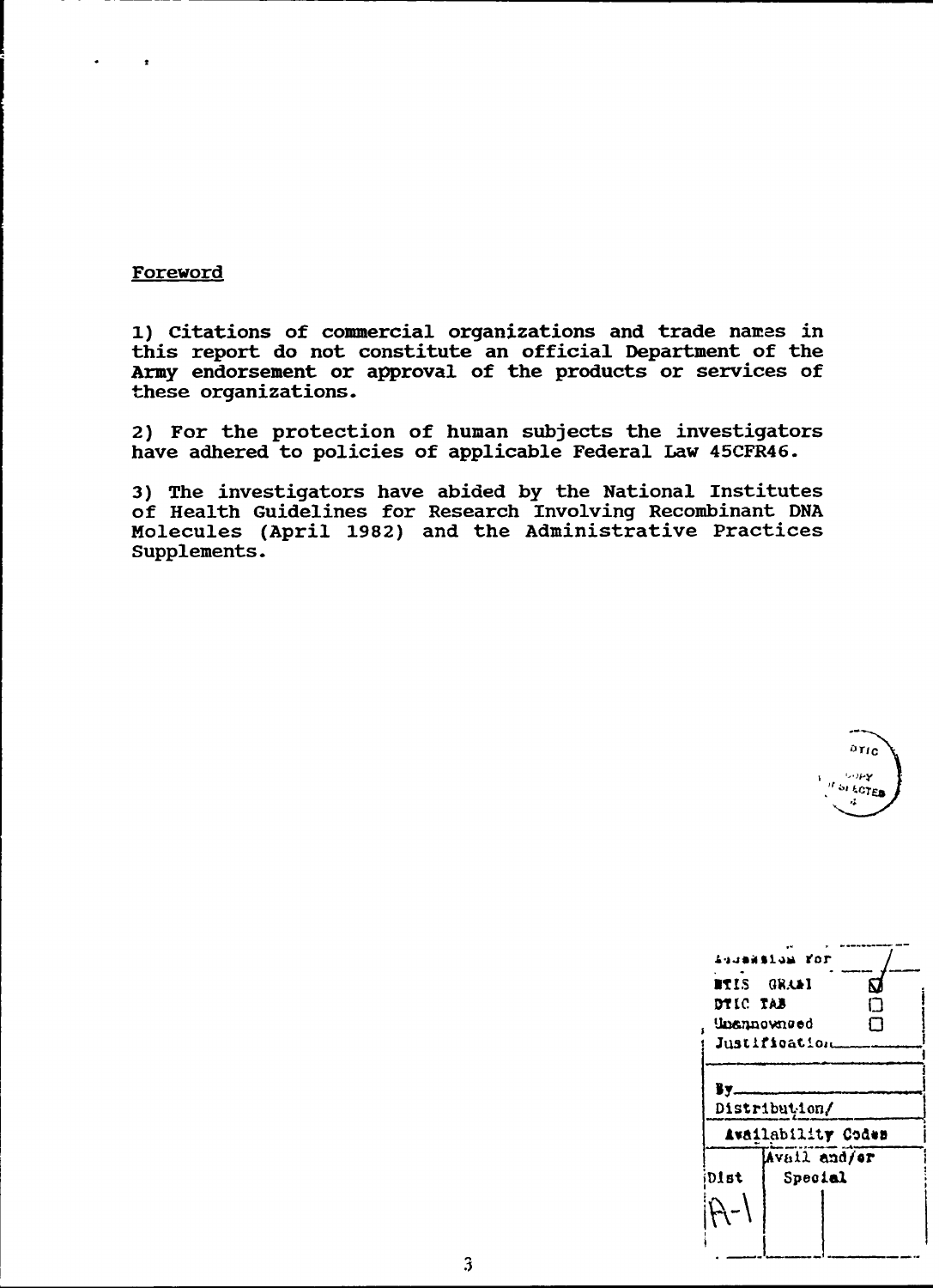# Background and Significance

HIV-l infection may cause no symptoms, an acute influenza-like illness, lymphadenopathy syndrome, acquired immunodeficiency disease syndrome (AIDS)-related complex (ARC) (including night sweats, fever, diarrhea, weight loss, oral candidiasis). or AIDS (including neurological disease, or AIDS (including neurological disease, opportunistic infections, or malignancies) **(1).** A significant number of infected individuals will progress from asymptomatic to symptomatic stages of disease (2). There is considerable data to suggest that virus load and immunosuppression is a major determinant of disease stage (3,4). Immunosuppression is likely directly related to virus load as suggested by both in vitro studies as well as clinical studies (4,5). Thus measurements of virus load are likely to be critical for prognostic determinations.

There are currently no sensitive and specific methods of estimating virus load. HIV-I lymphoblastoid culture results are not closely related **t,** the inoculum dose over several orders of magnitude (6). HIV-I plasma culture techniques are subject to the same criticisms; in addition, their lack of<br>sensitivity further compromises their coutine use. Soluble sensitivity further compromises their routine use. Soluble<br>HIV-1 p24 antigen measurements using serum, alcohol precipi-HIV-1 p24 antigen measurements using serum, tated serum, or cerebrospinal fluid lack adequate sensitivity to detect viral products in more than 10-30% of all HIV-I infected individuals (7). Direct analysis of HIV-l DNA in blood mononuclear cells or tissues by Southern blot hybridization is capable of detecting viral sequences in only about 15% of cases (8); its limit of sensitivity of about 1 DNA sequence per **100** cells is inadequate for evaluation of HIV-l infected materials. Direct analysis of cellular or free HIV-1 RNA sequences by hybridization methods also lacks<br>adequate sensitivity for this purpose (9). In situ RNA adequate sensitivity for this purpose  $(9)$ . hybridization is likely to be a highly sensitive and specific technique, but its technical difficulties make routine clinical use impossible (10).

The lack of adequate assays of virus load has seriously compromised the effectiveness of developing anti-viral therapies for HIV-l. HIV-l cultures and p24 antigen measurements are used to monitor anti-viral efficacy in clinical trials **(11).** However, the lack of sensitivity and the biological variation in these measures make it difficult to rely on these data in assessing therapeutic efficacy. Thus, investigators must also rely on indirect immunological (e.g. T4 lymphocyte count, delayed hypersensitivity reaction) and clinical (e.g. development of opportunistic infections or neoplasms or death) criteria for monitoring such studies. A sensitive, specific, quantitative assay of HIV-I virus load will signficantly increase the efficiency of evaluation of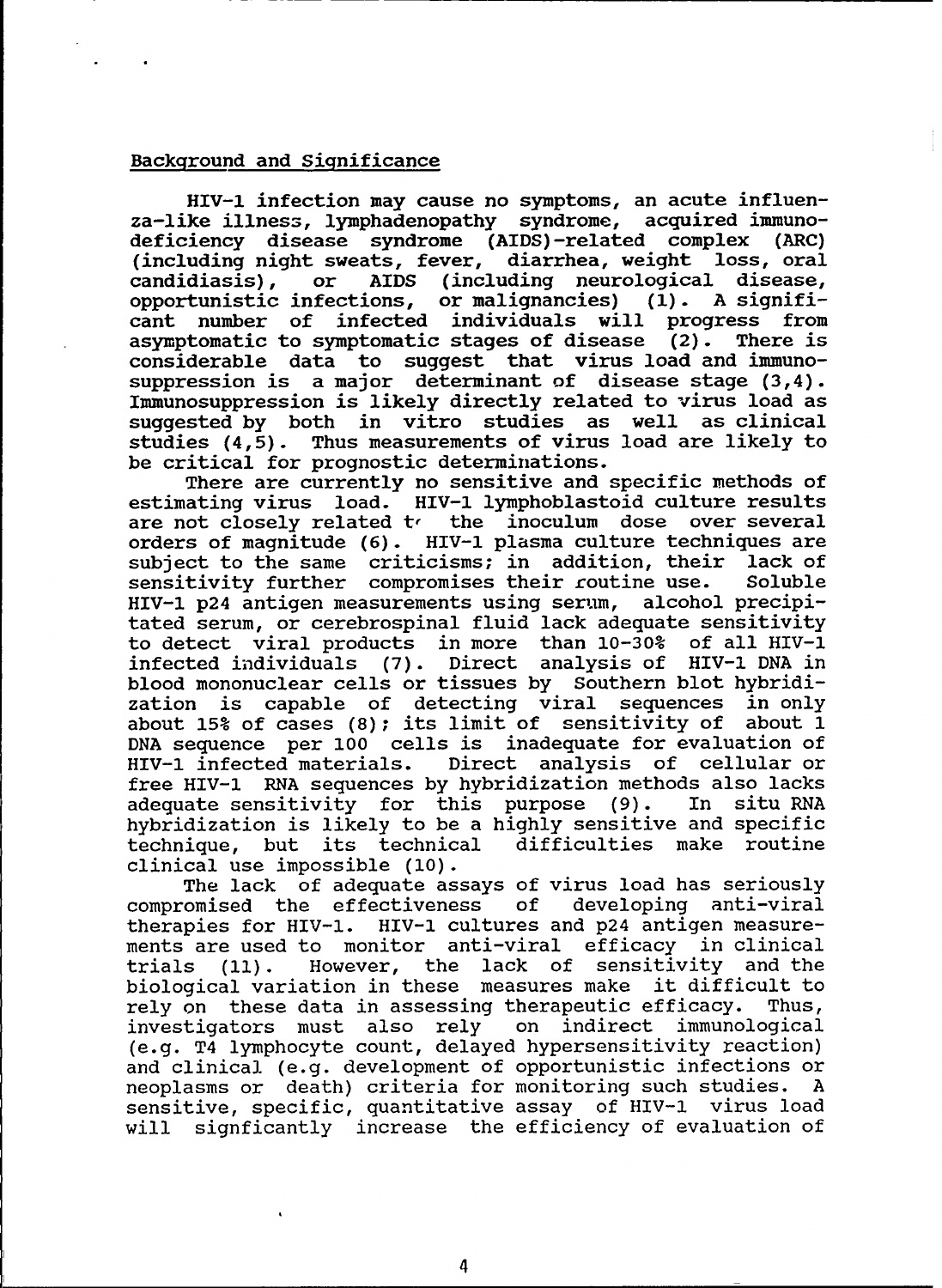anti-viral agents, both in terms of time, cost, and patient morbidity and mortality.

A novel technique was developed in Dec., 1985 by Saiki and coworkers for amplification of DNA sequences (12). This technique is known as primer chain amplification reaction (PCR). DNA extracted from any tissue may be utilized in this assay. The two strands of DNA are denatured with heat. Specific oligonucleotides identical and complementary to sequences of 20-30 nucleotides on the 5' and 3' ends, respectively, of a DNA sequence of 100-2000 nucleotides are then annealed to the denatured DNA. A new strand of DNA is synthesized with a DNA polymerase. Thus after a single cycle of denaturation-annealing-polyetization, two copies of the sequence of interest are present. After two cycles, four sequence of interest are present. copies are present, and after n cycles there are

n **(I** + k) copies, where k is the efficiency of amplification at each cycle and ranges from 0 to **1.** With a k value of 0.6, there are predicted to be 100,000 copies after 25 cycles. With a k value of 0.8, there are predicted to be about one million copies after 25 cycles.

Given the data from Southern blot hybridization directly from fresh tissues of HIV-l infected individuals, we can estimate that on average there is about 1 DNA sequence per 300 cells, and that over 95% of individuals will have at least 1 DNA sequence per 1000 cells. The PCR technique should therefore allow amplification of rare HIV-l sequences from undetectable to detectable levels. We have confirmed this prediction, as has several workers at Cetus in work published within the last year (13). However, the basic goal of quantitation of HIV-l DNA sequences remains to be demonstrated and will be described further below.

### Experimental Procedures and Results

We have used a variety of oligonucleotide primer pairs for amplification, including those with the 5' long terminal repeat sequences (LTR), leader sequence, gag, or env genes. The positions of the oligonucleotides in regions other than env are shown in Fig. 1 **'\_;** oligonucleotides within env include SK68 and SK69 and have previously been described (13). These oligonucleotides were chosen by the following criteria:

a) Oligonucleotides of 17-24 nucleotides were chosen to insure annealing. The longer oligonucleotides were designed for experiments using the Thermus aquaticus (Taq I) polymerase in which case polymerization is carried out at 72 degrees C. Thus, stable annealing would be required at this temperature.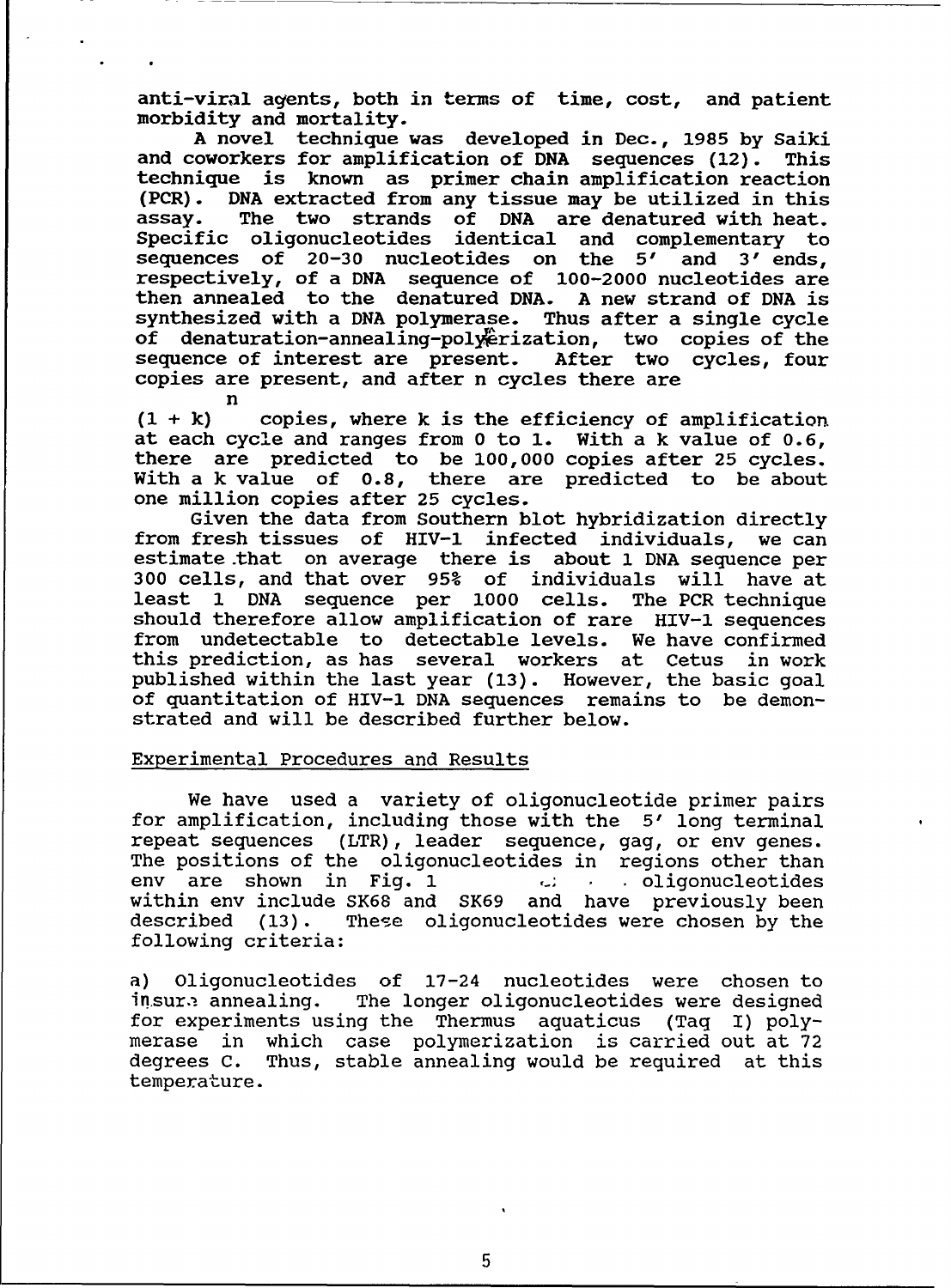**TATA**  $U3 - \sqrt{-R}$ **BOX** . . **GCATATAAGCAGGTGC'rTTGCCTGTACTGGGTCTCTTGGTTAGACAGATCTGAGCC 30**

P2: **5' AGCTGCTTTTTGCCTGTACT 3'**

Poly **A** Sac I . The contract of the signal. **TGGGAGCTCTCTGGCTAACTAGGGAACCCACTGCTTAAGCCTCAATMAAGCTTGCCTTGA 90** P4: **5' TCAATAMGCTTGCCTTGA-** $R - -\sqrt{-}U5$ **GTGCTTCAAGTAGTGTGTGCCCGTCTGTTGTGTGACTCTGGTAACTAGAGATCCCTCAGA 150 GTGCTTCAAGT 3'** \* . **U5-1J I----** tRNA **PBS----j CCCTTTTAGTCAGTGTGGAAAATCTCTAGCAGTGGCGCCCGAACAGGGACCTGAAAGCGA** 210 P13: 5' TGGCGCCCGAACAGGGAC 3' P3: **3' TCACCGCGGGCTTGTCCCTG 5'** .Sac **I** . **AAGGGAAACCAGAGCTCTCTCGACGCAGGACTCGGCTTGCTGAAGCGCGCACGGCAAGAG 270**

**GCGAGGGGCGGCGACTGGTGAGTACGCCAAAAATTTTGACTAGCGGAGGCTAGAAGGAGA 330**

**-GAG.. GAGATGGGTGCGAGAGCGTCAGTATTAACCGGGGGAGAATTAGATCGATGGGAAAAAATT 390**

P14: 3' TACCCACGCTCTCGCAG 5'

**FIG. 1.** Sequences of primers used for PCR. The nuclcotide sequence of a portion of the *5'* LTR, leader sequence, and gag gene is shown<sup>15</sup> with the nucleotide positions to the right of each line. The sequence of each primer and the positions of SacI restriction enzyme sites are indicated. The calculated  $T_m$ <sup>18</sup> for hybridization of each oligonucleotide is **58'C** for P2, **68\*C** for P3, 84'C for P4, **62\*C** for P13, and *560C* for P14.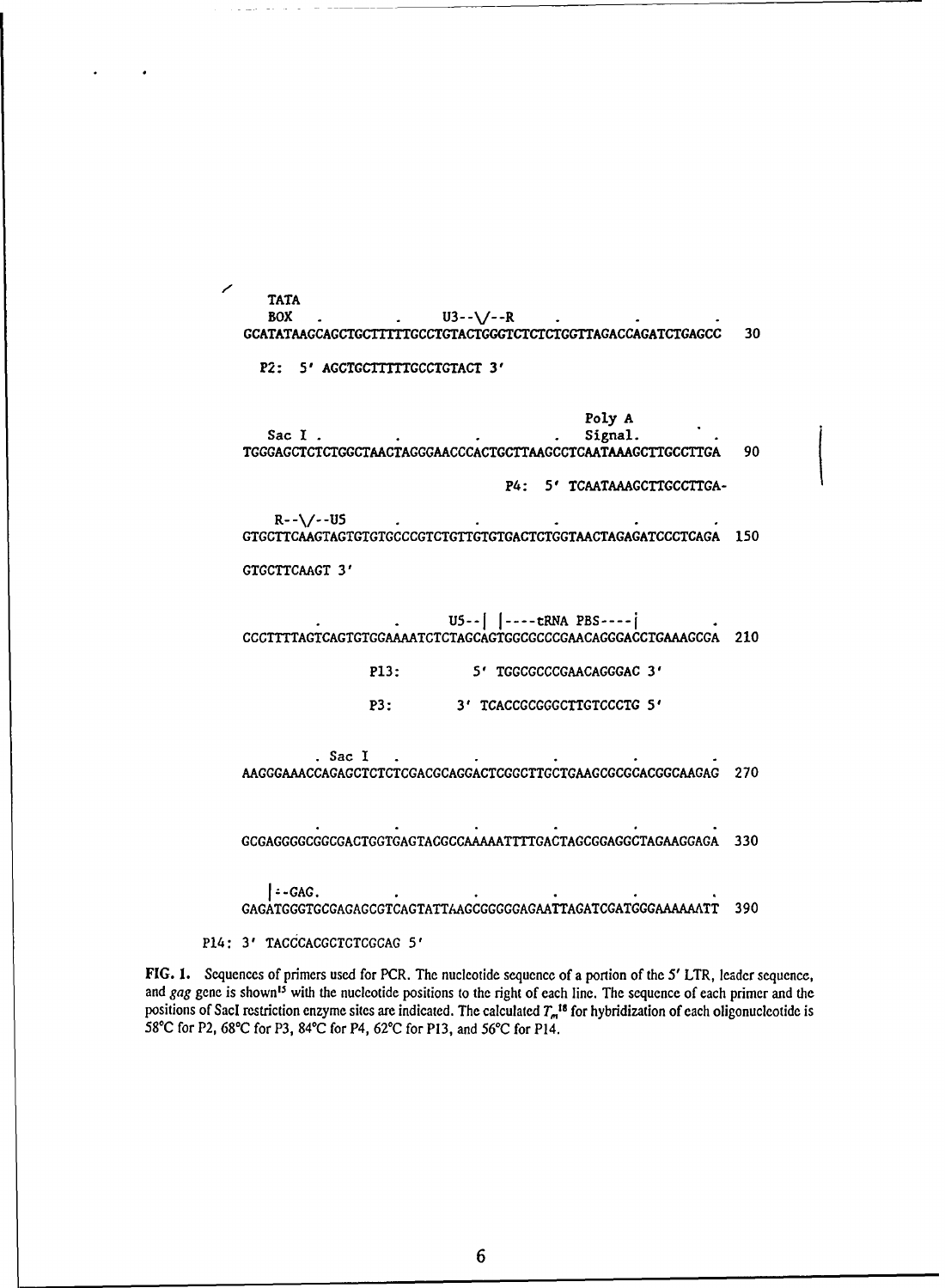b) Oligonucleotides were designed to have a GC content of at least 50% to insure stable hybridization.

c) Oligonucleotides were chosen which flanked regions of 100-300 nucleotides. The efficiency of the amplification reaction declines significantly when amplifying larger regions of DNA.

d) Oligonucleotides were chosen which are identical or complementary to HIV-l DNA sequences which are theoretically and/or empirically conserved among different HIV-l isolates. This will increase the liklihood that a given set of primers will anneal to HIV-I DNA sequences from a variety of different isolates. These regions include those surrounding the TATA box, the polyadenylation signal, the tRNA primer binding site, and the beginning of the gag gene which encodes a myristylated p17 protein.

e) Oligonucleotides were not made which are identical or complementary to regions of the HIV-l genome which are likely to have homology with cellular sequences. Thus, sequences within pol which have homology to possible endogenous human retroviruses were-not utilized.

In the initial work PCR was performed with E. coli DNA polymerase I Klenow fragment and the amplifications cycles<br>were performed by hand. Subsequent improvements in the subsequent improvements in the technique which were incorporated later included the following:

a) Taq I polymerase became available in 11/87 and was substituted for Klenow polymerase at that time.

b) An automated PCR machine became available in 3/88 and was substituted for manual reactions at that time.

These improvements increased the speed of assays by a factor of about 50-fold and increased the efficiency of amplification.

In the initial experiments with Klenow polymerase, we demonstrated that with 20 cycles of amplification, using primers R13 and R14, cloned HIV-l sequences could be amplified 10,000-fold. Thus, the efficiency per cycle is about 60%. Digestion of the cloned DNA with Sac I, which cuts between the two primer binding sites, reduced the efficiency of amplification dramatically. The size of the amplified product was 188 nucleotides, as predicted based on the sequences from this clone.

Using the same primer, amplification could be achieved with 1 microgram of HIV-I infected H9 cell line DNA. In this case, amplification of more than 1000-fold was acheived as demonstrated by serial dilutions of the amplified product and

**7**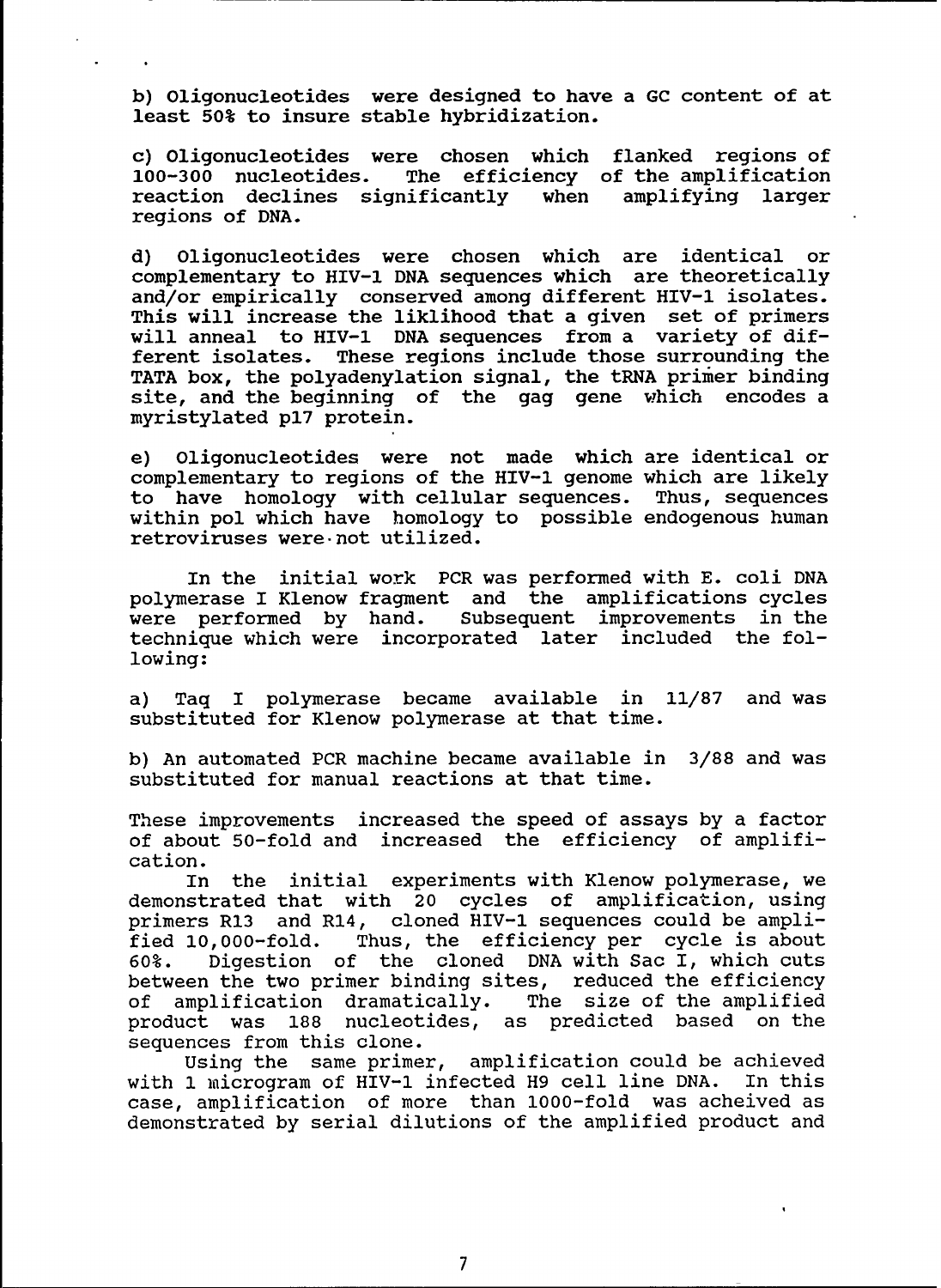slot blot hybridization analysis. The amplified product was 188 nucleotides in this case, as well. No HIV-I DNA could be detected after amplification reactions using uninfected H9 cell DNA or MT2 DNA. The latter cell line is infected with HTLV-I but not HIV-I. HIV-I DNA sequences could be detected after amplification using DNA derived from a peripheral blood mononuclear cell culture infected with a distinct isolate, JF.

In work with primers P2 and P3 and the Taq I polymerase, using 25 PCR cycles (denaturing at 94 degrees C for 2.5 min., annealing at 40 degrees C for 3 min., and polymerizing at 72 degees C for 2 min.) an amplified product of<br>223 nucleotides was obtained using 1 ng of cloned DNA. If a  $223$  nucleotides was obtained using 1 ng of cloned DNA. third primer, P4, was added, two different regions could be amplified simultaneously, yielding products of 129 and 223 nucleotides as predicted by available sequence data. However, if one adds a primer, R12, which is complementary to P3, amplification reactions are blocked, thus demonstrating the specificity of the technique.

Similar results were obtained with the Taq polymerase with cell line DNA as previously described in experiments utilizing the Klenow polymerase. Using primers P2 and P3, an amplified product of 223 nucleotides could be obtained from DNA of HIV-l infected H9 cells, but not DNA from uninfected H9 cells.

The assay was then applied to DNA from fresh tissues of patients, in which the HIV-I DNA sequence concentration is expected to be significantly lower. Tissues sources included samples from peripheral blood mononuclear cells, brain, lymph node, or spleen. Using primers P2 and P3, and the Taq polymerase, an amplified product of 223 nucleotides was obtained in tissues from **10** of 12 HIV-I infected patients. HIV-l DNA sequences could be detected in the amplified products of samples from all types of tissues described above, including samples that were negative by direct Southern blot hybridization analysis. The PCR assay performed with a single set of primers failed to amplify HIV-I DNA sequences from two different brain samples of one HIV-1 infected patient or from lymph node and spleen samples from a second HIV-I infected patient. No amplified HIV-I DNA sequences were detected in any of the nine HIV-l negative patients evaluated, demonstrating the specificity of the reaction.

Under the reaction conditions described above, a similar quantity of HIV-l DNA sequences was present in the amplified DNA from all sources, including cloned DNA, infected cell line DNA, or fresh patient material. It is expected that the reactions were saturating, and the concentration of the final reaction products was not a reflection of the initial IIIV-l sequence concentration. In the first attempt to quantitate HIV-l DNA sequences, we performed amplification with a variety of concentrations of cloned DNA ranging from 1 ng to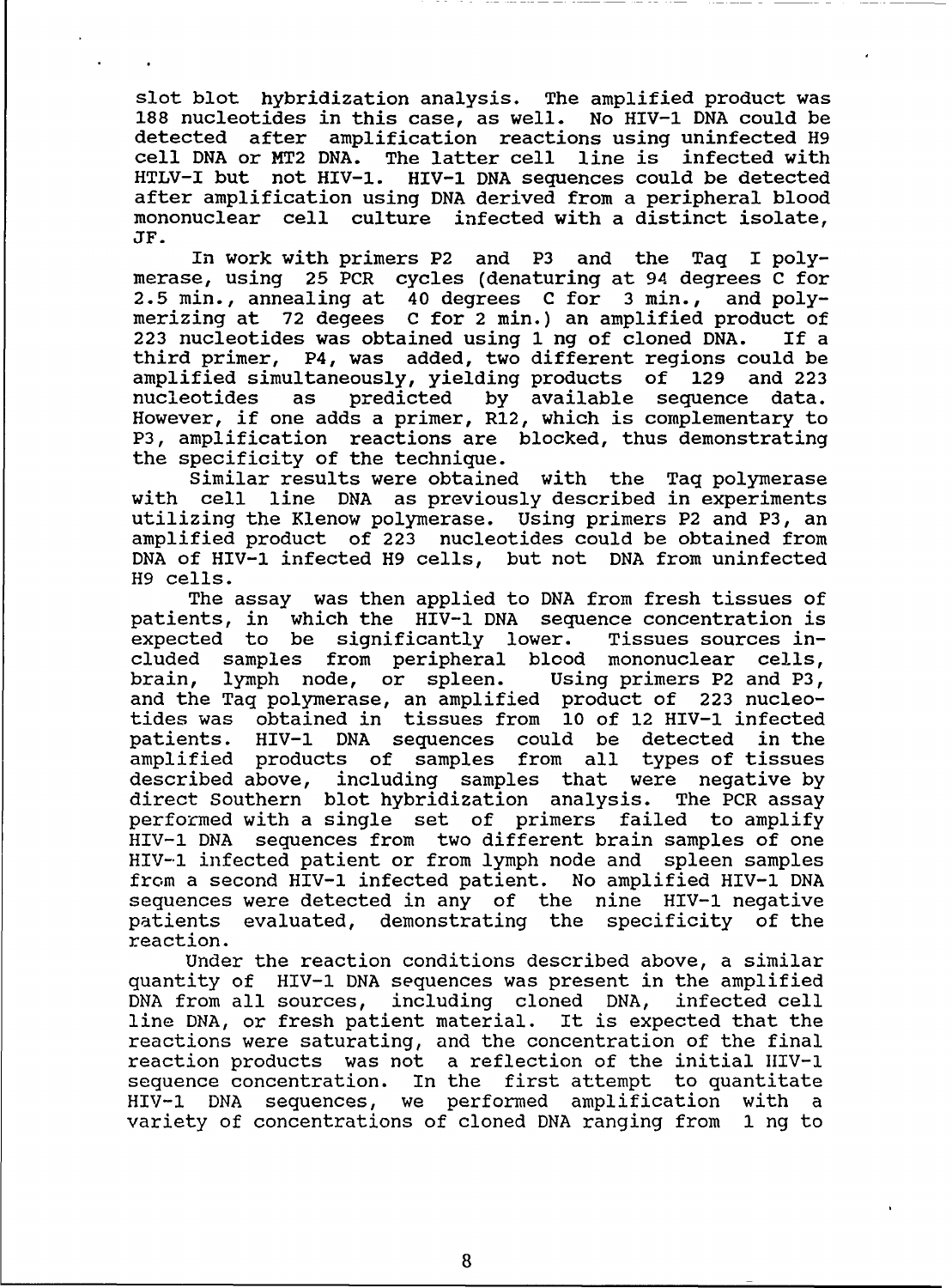1 fg over differing numbers of cycles of amplification, **10,** 15, or 20 cycles. Under these conditions, the concentration of HIV-l sequences in the amplified products are proportional to the initial HIV-I DNA sequence concentrations, thus demonstrating the ability of the assay to quantitate HIV-I DNA sequences.

In addition, we have utilized the PCR technique for the detection of HTLV-I and HTLV-TI sequences from fresh patient material (Fig.<sup> $\emptyset$ </sup>) *71 <b>b 1*). Oligonucleotides were synthesized which were identical to nucleotides 7463-7486 and complementary to nucleotides 7552-7572 in the rex and tax genes of HTLV-I (14). Identical sequences are present in the HTLV-II genome (15). Amplification was performed with Taq polymerase for 30 cycles under the conditions described above using either cloned HTLV-I or HTLV-II sequences, HTLV-I infected cell lines MT2 and HUT 102, or peripheral blood or lymph node material from 6 HTLV-I infected individuals that have been referred to us. Three of these individuals had acute adult T cell leukemia/lymphoma (ATLL), one had chronic ATLL, one had an intermediate clinical syndrome, and one was asymptomatic. HTLV sequences could be detected in all samples but not from the negative controls which included the chronic myelogenous leukemia cell line K562 or the uninfected T lymphoid cell line **H9.** HTLV-I or HTLV-II-specific endlabeled oligonucleotide probes were utilized to distinguish in each case which HTLV sequences were present.

We have found that the use of acid citrate dextrose (ACD) tubes for collection of blood for PCR studies rather than heparin to be advantageous for several reasons. First, the yield of undegraded DNA is significantly higher using ACD as a preservative, especially when blood samples are not processed for 2-3 days. Second, we have found that heparin contaminants can inhibit PCR reactions.

We have succeeded in quantitating HIV-1 DNA sequences from fresh tissues by comparing the level of HIV-l sequences to those of globin (Fig.<sup>2</sup>,  $\cdots$ ). Thus far, we have analyzed about 20 patient samples for HIV-l sequence quantitation.

# Conclusions

The experiments performed in the second year of this study have demonstrated a number of important findings.

**1)** Low concentrations of HIV-l DNA sequences can be amplified from levels which are undetectable by Southern blot hybridization to levels which can be easily detectable.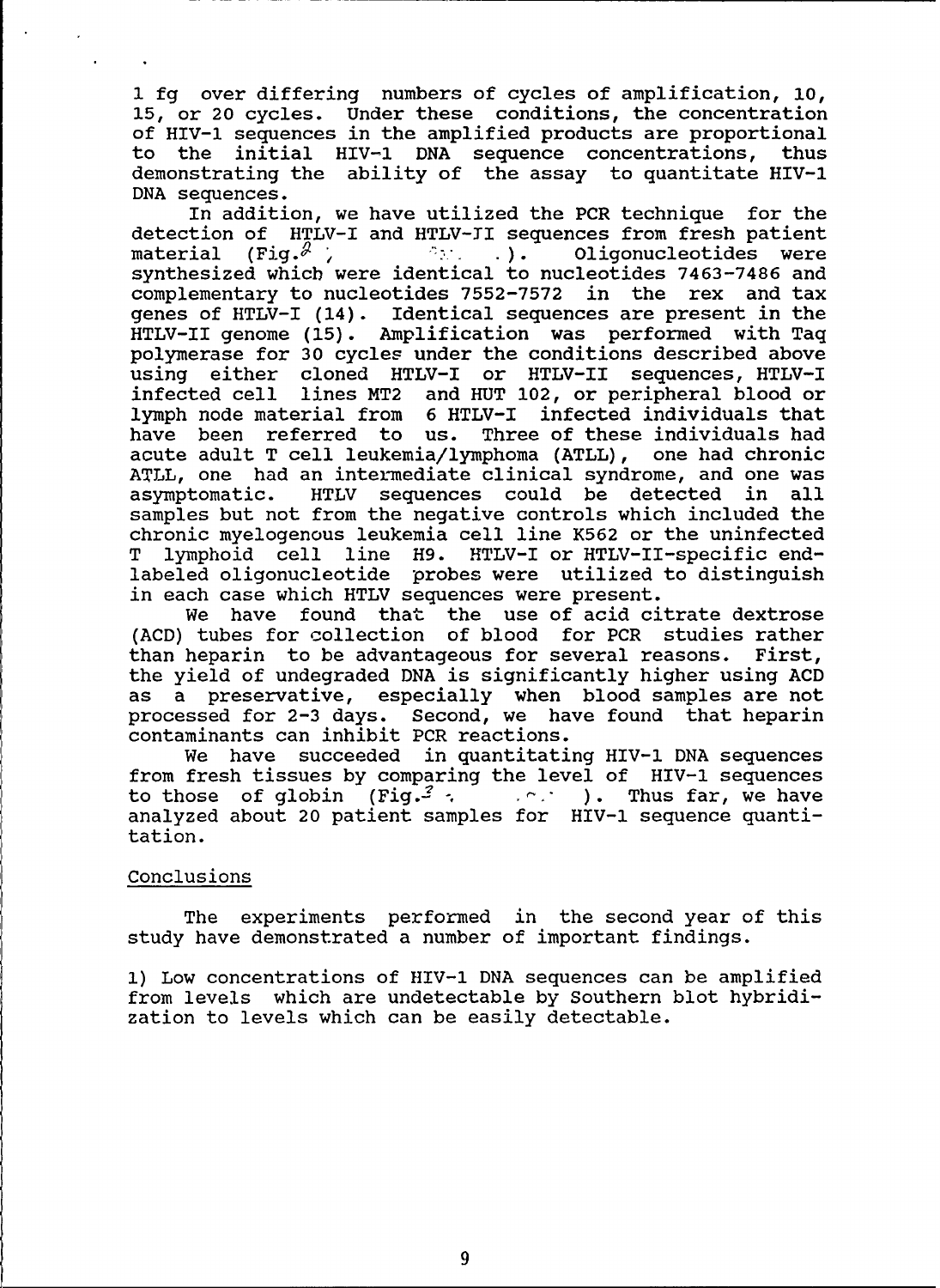**a]**



FIG. 4. Detection of HTLV.I **DNA** sequences **by** polymerase of amplification. The positions of the HTLV.I and **.11** hybridiza. chain amplification assay using fresh tissues from patients with tion probes relative to the amplified segment of **DNA** are in-ATLL. **A. A** schematic map of the HTLV-I genome is shown with dicated. B. **DNA** from peripheral blood mononuclear **(PBM)** or the relative position of each gene. The region amplified with oligon Leotides HA and HB is found within the rex and tax genes. **A** schematic for 2 cycles of the amplification reaction is quences were used for amplification. Polymerase chain amplificashown. During each cycle, **DNA** is denatured, annealed to the tion reactions were performed **by** the method of Saiki and cololigonucleotide primers, and a new strand of **DNA** is synthe- leagues **(171)** using the Thermus aquaticus polymerase (Cetus). sized (dotted lines). The concentration of **DNA** sequences between **0.5** micrograms of **DNA** was used for each sample. Primers are

infected HUT 102 cell line, or cloned HTLV-I or <sup>-II</sup> DNA sethe 2 primers increases exponentially with the number of cycles identical and complementary to HTLV-I nucleotides **7463.7486**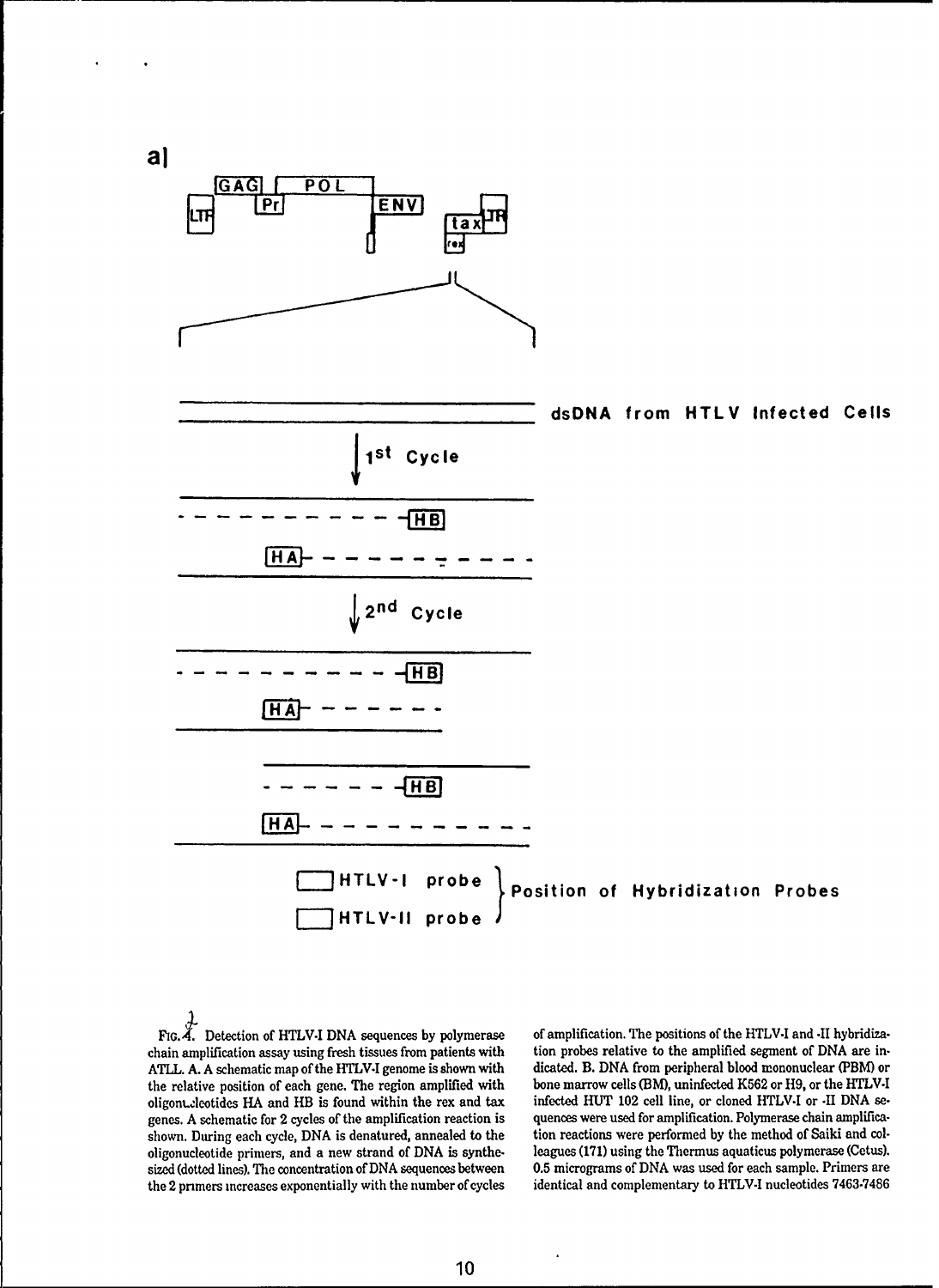# Figure  $3$ . Quantitation of HIV DNA Sequences by Polymerase Chain Amolification Reaction

DNA samples from different patients (lanes 1-5) or an HIV infected H9 cell line (iM9) were amplified using either HIV primers P3 and P4 or globin primers PC05 and PC06 for 20 cycles. Amplified products were electrophoresed on a 5X polyacrylamide gel and transfered to Zeta probe electrophoretically. Filters were hybridized with either a 188 nucleotide HIV probe or a beta-globin cDNA probe. The intensity of each signal on the resulting autoradiogram was determined by densitometry, and the ratios **-f** HIV to globin signals are listed at the bottom of the figure.

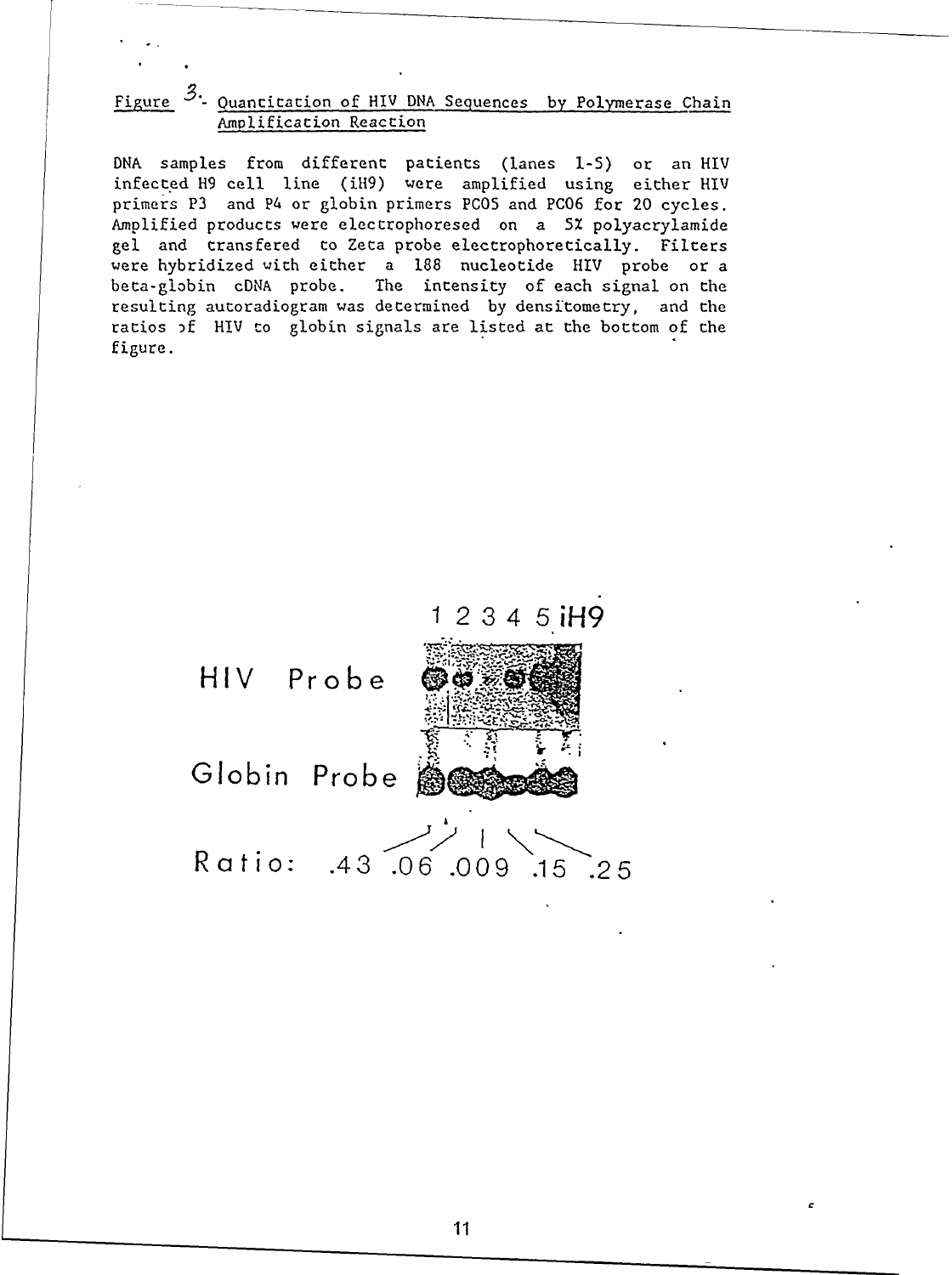2) The PCR reactions can be successfully performed with either E. coli DNA polymerase I or Taq polymerase. The latter DNA polymerase is advantageous since it is not inactivated during repetitive cycles of heat denaturation. Thus, using this polymerase no additions to the reaction are needed after each cycle.

3) The PCR reactions are greatly facilitated by an automated machine. This speeds up the reaction considerably, and also provides for more efficient amplification.

4) Using Klenow polymerase, we calculated the efficiency of amplification as 60% per cycle with cloned DNA. A similar amplification efficiency was estimated with the Taq polymerase.

5) The specificity of the amplification with cloned DNA was demonstrated by two different methods. Amplification was dramatically decreased by a) digestion of the target DNA with an enzyme which cuts between the primer binding sites, or b) the addition of a blocking oligonucleotide complementary to one of the two oligonucleotides used for amplification.

6) Small amounts of HIV-l DNA sequences in cell lines infected with either of two HIV-l isolates could be detected after PCR, whereas they could not detected in 1 microgram samples by direct Southern blot hybridization. The amplification efficiency over 20 cycles with infected cell line DNA is greater than 1000-fold. No signal was obtained using DNA from cell lines not infected with HIV-l, including HTLV-I infected cell lines.

7) Using a single set of primers, amplification could be obtained with tissue samples from **10** of 12 patients. The technique was successful with a wide range of different tissue types including brain, blood mononuclear cells, lymph node, and spleen. The technique was successful with samples in which HIV-I DNA sequences could not be detected directly by Southern blot hybridization on the unamplified DNA. Thus, with a single set of primers, a sensitivity of over 90% was acheived. No amplified HIV-l sequences were detected in two different tissues from each of two HIV-l infected individuals with symptomatic disease. It is likely that in these cases, sequence heterogeneity at the primer binding sites accounted for the failure of the PCR reactions. With the use of additional primer to other conserved regions of the HIV-l genome, it is likely that HIV-l DNA sequences could be amplified in these samples as well.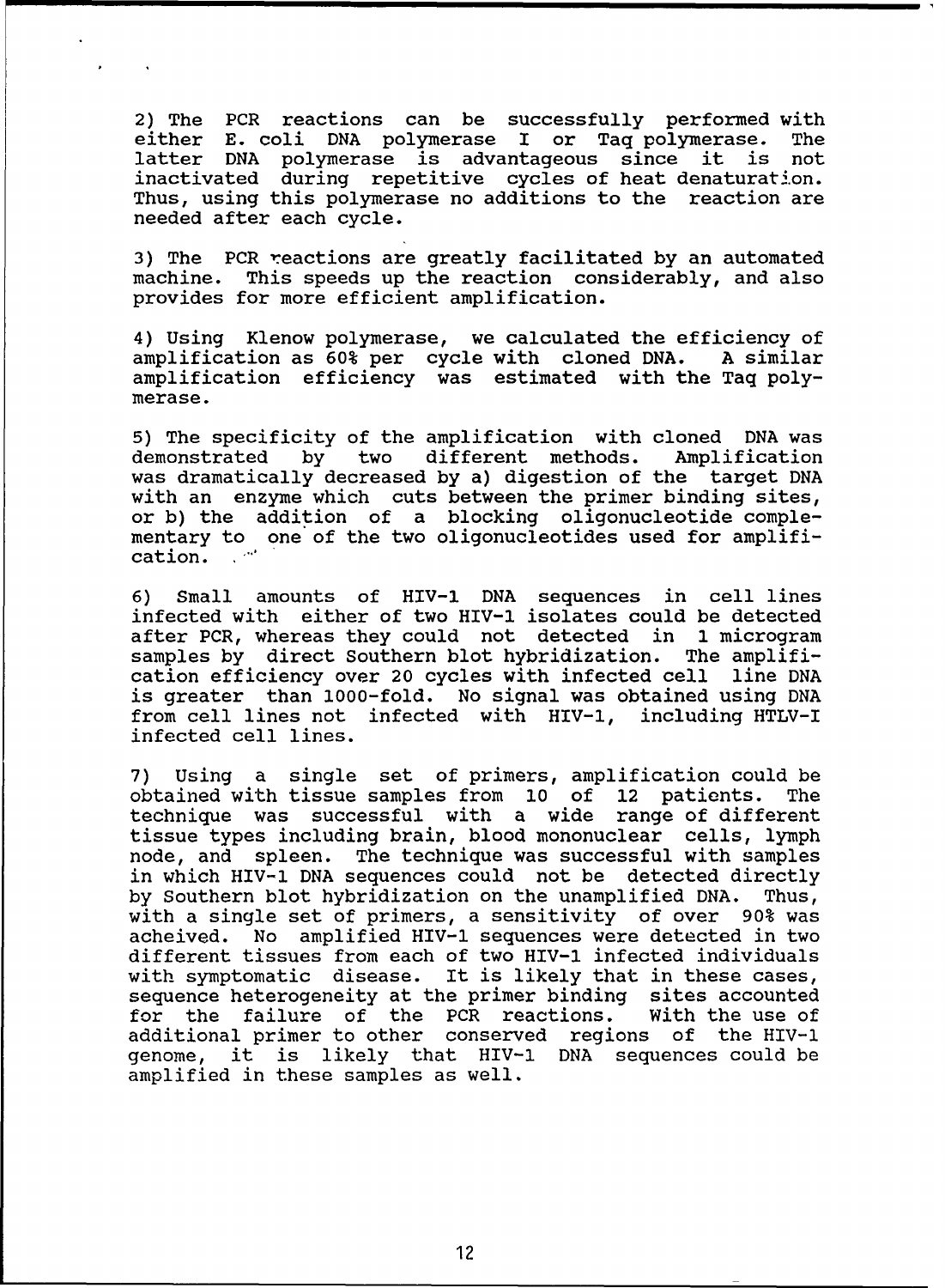**8)** HIV-l **DNA** sequences could not be detected after PCR under identical conditions from any of the nine samples from uninfected individuals. This demonstrates the specificity of the method.

9) PCR allows quantitation of HIV-1 **DNA** sequences when performed under non-saturating reaction conditions. This was demonstrated with differing amounts of cloned HIV-l **DNA** ranging from 1 ng to 1 fg of **DNA,** and differing number of PCR cycles, **10,** 15, or 20 cycles.

**10)** PCR allow quantitation of HIV-l **DNA** sequences from peripheral blood mononuclear cells.

**11)** Amplification of HTLV-I and II sequences was successful using primers to sequences which are identical in the rex/tax genes of both HTLV-I and II. HTLV sequences could be detected in fresh tissues from symptomatic and asymptomatic patients, utilizing DNA samples which are either positive or negative by Southern blot hybridization. Thus, this provides a highly sensitive method of diagnosing HTLV infection of either type. It may be useful as a confirmatory assay or a primary screening assay. This will be increasingly important with the development of screening assays for these and other retroviruses in blood banks and particular patient populations. HTLV-I and II could also be distinguished by hybridizing these amplified products with HTLV-I or II-specific oligonucleotides. Since most antibody-based assays are unable to make this distinction, this is an important feature of this new assay which should assist in the diagnosis of HTLV infections.

### Recommendations

 $\lambda$ 

 $\bullet$ 

For completion of the current experiments by August, 1989, we recommend the following:

**1)** The major goal of this work is to provide a routine assay to quantitate HIV-l DNA sequences. For this purpose we plan to perform the following experiments:

a) Perform PCR reactions for **10,** 15, and 20 cycles, on the fresh tissues samples from HIV-I infected patients. This will assess the range of variation in HIV-l DNA sequence concentrations present in the starting material. The amplified products will be analyzed by agarose gel electrophoresis, ethidium bromide staining, Southern blot hybridization, and densitometer analysis.

b) Apply an internal control for the efficiency of PCR utilizing globin DNA or heparin cofactor II DNA, present at the level of one copy per haploid genome.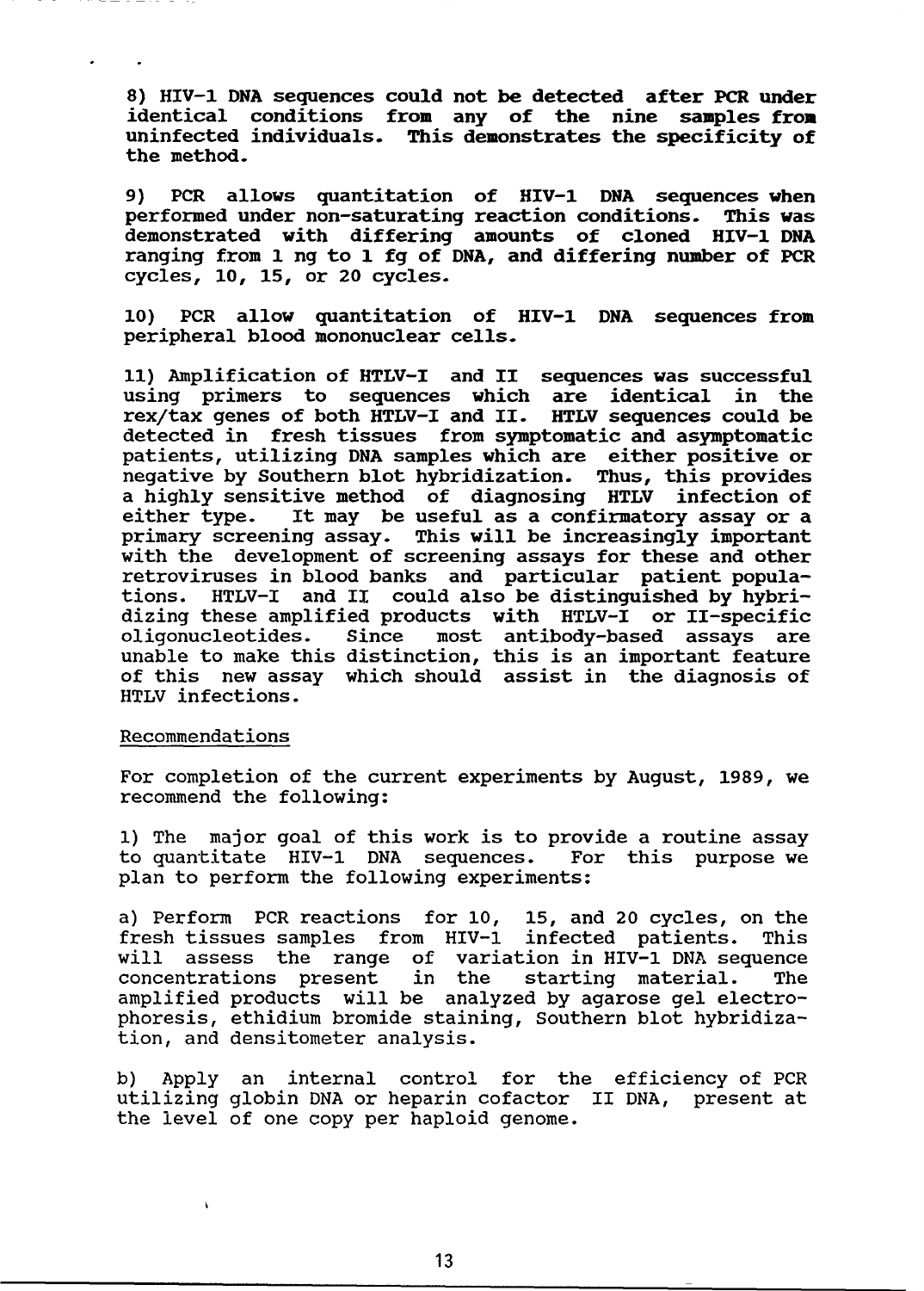c) Perform PCR reactions on appropriate concentrations of cloned DNAs under identical conditions as those of fresh patient material to provide a standard curve for quantitation.

2) We will quantitate HIV-l **DNA** sequences in fresh patient material from blood mononuclear cells or other tissues from patients at different stages of HIV-l infection. Over the last year, we have prepared **300** such samples from untreated patients. This has been greatly facilitated **by** the establishment at our center of an AIDS Clinical Study Group (L. Ratner and G. Medoff, co-directors). will continue to be obtained from both our own patients and those of other groups. We will compare the level of HIV-l **DNA** sequences to the stage of disease, and the subsequent clinical course of these patients to assess the prognostic capabilities of this assay.

3) We will accumulate blood samples from patients before and after treatment with anti-HIV-I agents. We will compare changes in HIV-l DNA sequences to the patients clinical therapeutic responses as well as other laboratory parameters that are being collected on these patients, including p24 antigen levels and T4 lymphocyte counts. This will serve to examine the utility of this assay for testing and monitoring antiviral agents in man.

4) We will continue to utilize the HTLV PCR amplification assay for diagnosis. This will include patients with syndromes suggestive of ATLL, as well as for screening for HTLV-I, II, or other related retroviruses in patients with T cell lymphomas, leukemias, mycosis fungoides, large granular lymphocyte leukemia, or Felty's syndrome.

For an extension of this work beyond August, 1989, we have suggested development of a PCR assay for HIV-l transcripts for vif, tat, rev, and nef. A copy of this proposal is enclosed as Appendix 6.

## Publications

Three manuscripts from this work have been published, and a fourth has been submitted for publication, a<sup>r</sup>

- **1)** Bell J and Ratner L. Specificity of the HIV-l polymerase chain amplification reaction for HIV-l DNA sequences. AIDS Res. & Hum. Retrovir. 5:87-97 1989.
- 2) Ratner L and Poiesz **BJ.** Leukemias associated with human T-lymphotropic virus type I in a non-endemic region. Medicine 67:400-422, 1988.